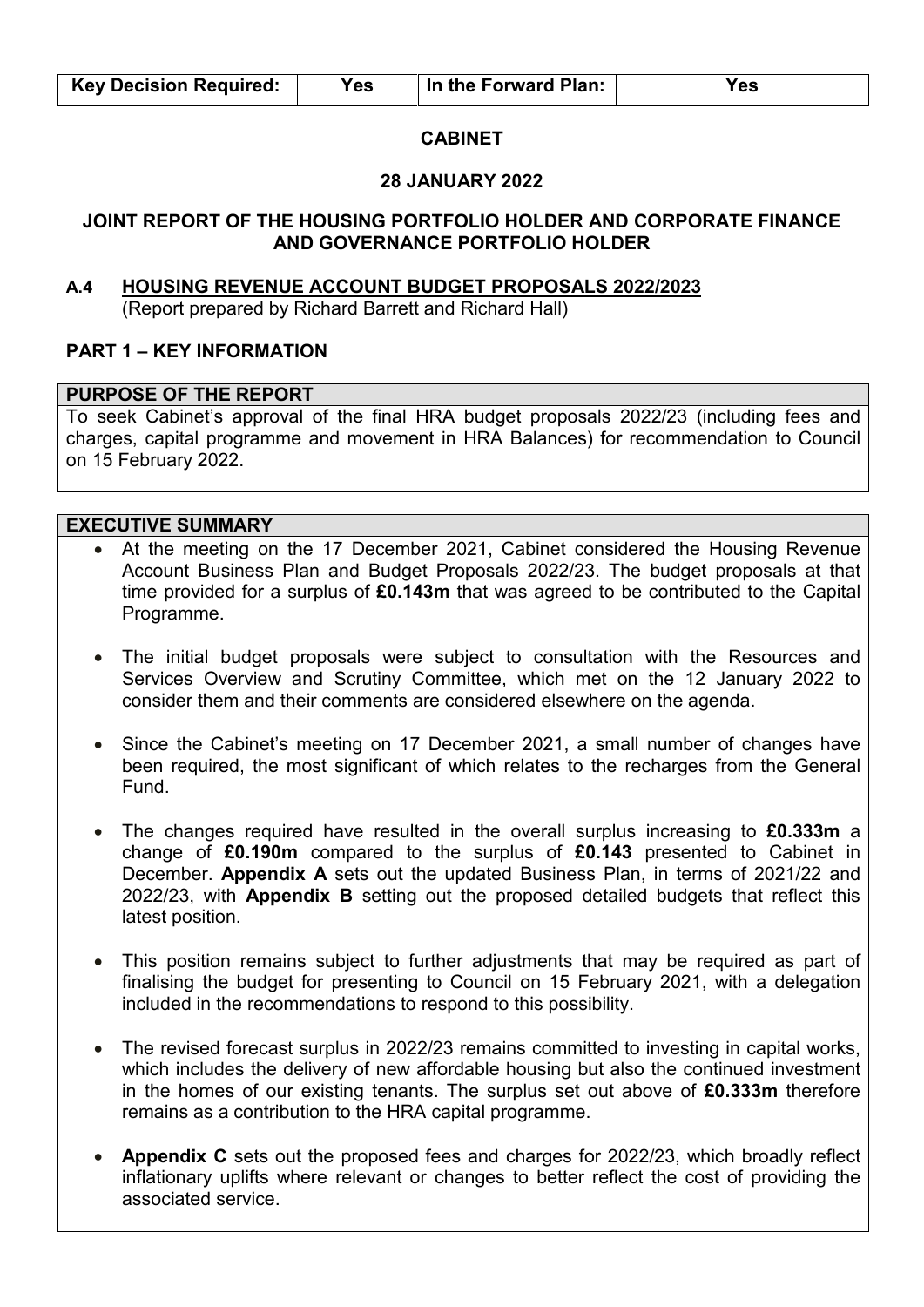- The proposed HRA Capital Programme for 2022/23 is set out in **Appendix D,** which now includes the additional contribution of **£0.333m** above.
- The average weekly rent remains unchanged to the figure reported in December at **£87.55**, an increase of 4.1% over the comparable figure of **£84.10** for 2021/22.
- As mentioned within the report to Cabinet in December, due to the relatively volatile CPI rates experienced since the start of the COVID 19 pandemic, if the proposed level of rent increase in 2022/23 is taken together with the relatively low figure of 1.5% last year, then the average annual increase would be 2.8% over the two years.
- The HRA general balance is forecast to total **£4.325m** at the end of 2022/23, which retains a strong financial position against which the Housing Strategy and associated HRA 30 year Business Plan can be continue to be delivered / developed.
- The HRA balances, together with the proposed rent increase for 2022/23 are important elements of the overall business plan, especially against the background of the risks that are expected to emerge from the Hackett Review and new decent homes standards along with delivery actions underpinned by the Housing Strategy.
- HRA debt continues to reduce year on year as principal is repaid with a total debt position at the end of 2022/23 forecast to be **£35.350m** (A reduction of **£1.427m** compared with the figure at the end of this year).
- The Tenant's Panel play an important role in developing the HRA Business Plan and budget proposals and it is proposed to consult with them during January, with the outcome planned to be reported to members ahead of / alongside Cabinet considering this report.

## **RECOMMENDATION(S)**

**(a) That if the financial position changes prior to Council considering the HRA budget on 15 February 2022, Cabinet agrees a delegation to the Assistant Director Finance & IT to adjust the forecast / budget, including the use of reserves, in consultation with the Housing Portfolio Holder.** 

*That subject to a) above, Cabinet approves and recommends to Full Council on 15 February 2022:* 

**(b) A 4.1% increase in dwelling rents in 2022/23 along with the detailed HRA Budget proposals for 2022/23 as set out in Appendices B to E.** 

# **PART 2 – IMPLICATIONS OF THE DECISION**

## **DELIVERING PRIORITIES**

The HRA budget and Business Plan plays a significant role in the delivery of affordable and decent housing in the district and the Council's responsibilities as a landlord has direct implications for the Council's ability to deliver on its objectives and priorities.

## **FINANCE, OTHER RESOURCES AND RISK**

## **Finance and other resources**

The financial implications are set out in this report and its appendices.

Although the availability of financial resources is a key component in the delivery of HRA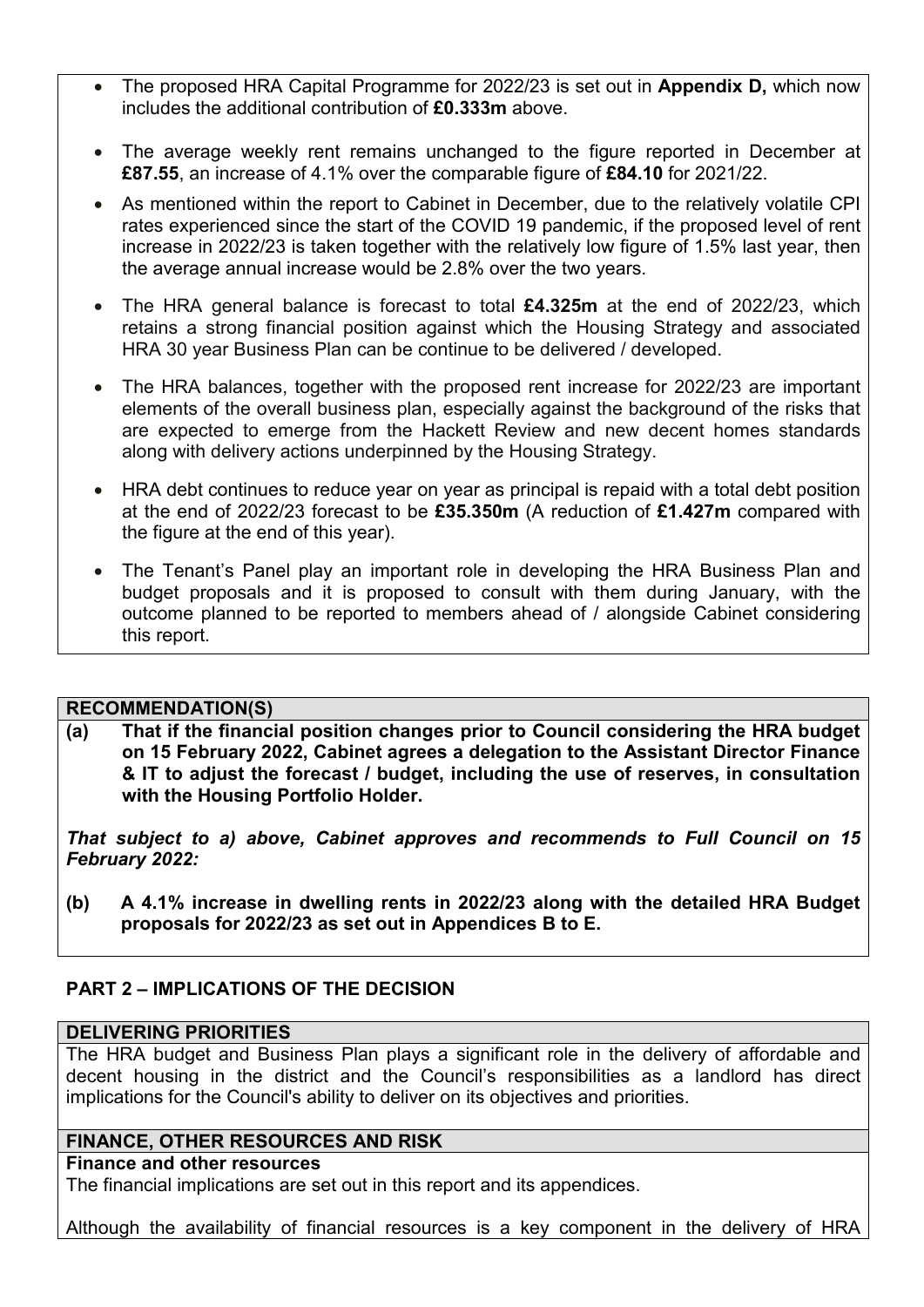services, there will also be a need for appropriate input of other resources such as staffing, assets, IT etc.

Risk

There are inherent risks associated with the forecast such as:

Changes in income achieved and future rent setting policy Emergence of additional areas of spend Emergence of new or revised guidance New legislation / burdens Changing stock condition requirements Adverse changes in interest rates National welfare reforms

In view of the above, it is important that a sufficient level of balances / reserves is available to support the HRA. HRA General Balances are currently forecast to be **£4.325m** at the end of 2022/23, which although required to support the business plan and HRA investment in future years, provides a 'buffer' to the 30 year Business Plan if, for example, some of the items highlighted above emerge or are required to deal with changing financial and service demand issues.

A 30 year HRA Business Plan is maintained on an on-going basis that continues to demonstrate the sustainability and resilience of the HRA within a self-financing environment and the ability to provide opportunities for housing investment and associated housing services in the future, although it is acknowledged that the longer term view always remains subject to the Government's housing policies.

To date the HRA has been largely unaffected financially from the impact of the COVID 19 pandemic and at the present time it is not expected that this situation will significantly change over the remainder of this financial year and into 2022/23. However, the position will be kept under on-going review and the financial sustainability of the HRA remains underwritten by the current level of general balances, which are forecast to be **£4.325m** at the end of 2022/23 as mentioned above.

## **LEGAL**

It is a statutory requirement on a local authority to determine its Housing Revenue Account budget before the upcoming financial year and to ensure that its implementation will not result in an overall debit balance on the Account.

The self-financing regime for the Housing Revenue Account that came into effect from April 2012 was enabled by the Localism Act 2011.

The Regulator of Social Housing and its predecessor bodies have, at the Direction of Government, issued requirements and guidance to registered providers of social housing (which includes Local Authorities) in respect of rents. This has included the maximum levels of rent they can charge and annual increases in rents.

In 2016, Parliament passed the Welfare Reform and Work Act, which, together with Regulations made under it, created a legislation-based regime of rent reduction across the sector by 1% per year until 2020. Therefore, over this 4-year period, providers were required to reduce rents by 1% per year across its housing stock.

In October 2017, the Government announced that at the end of the 4 year rent reduction period it intended to return to annual rent increases of up to CPI  $+$  1%, implemented through the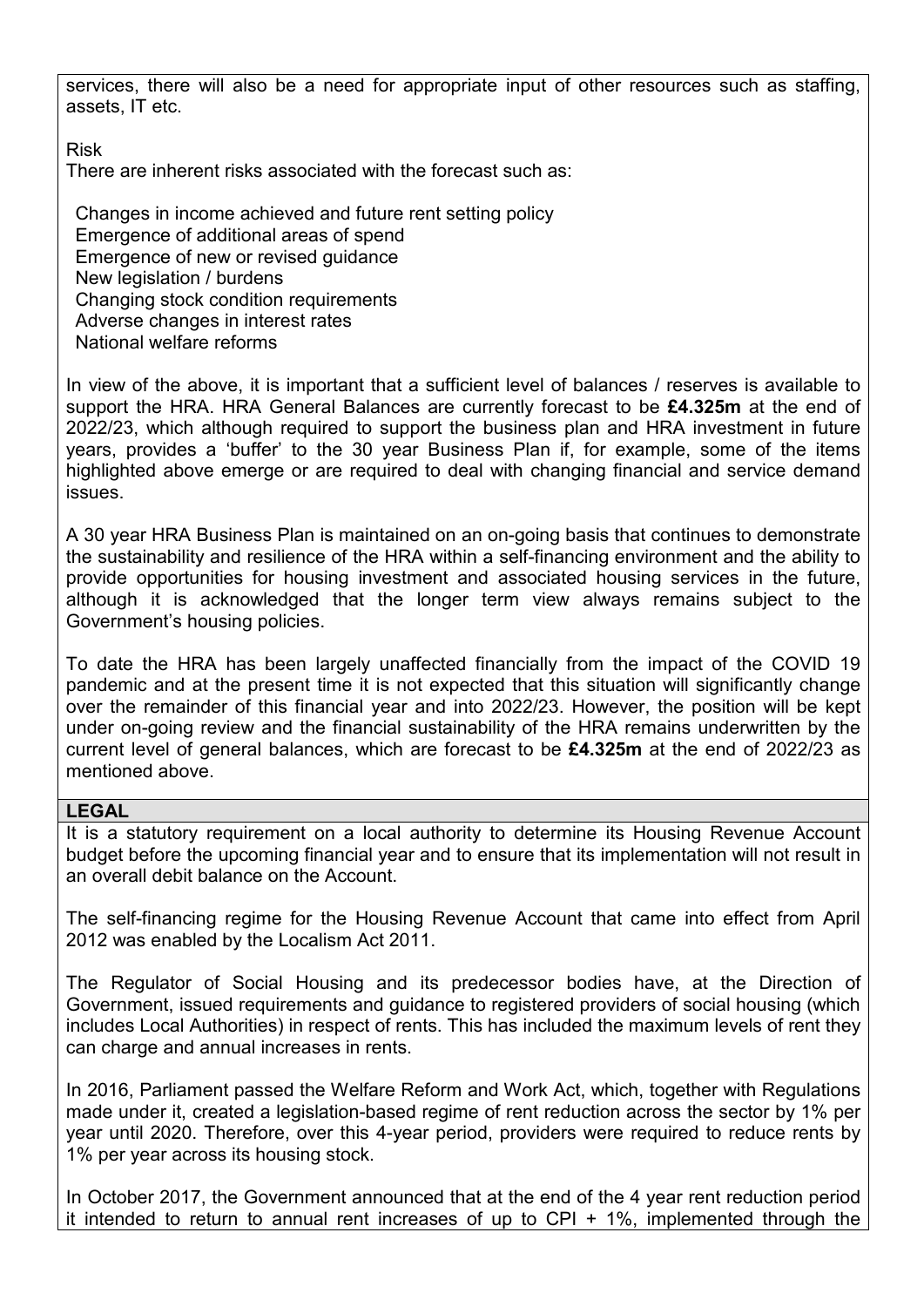regulator's Rent Standard rather than through legislation.

The Secretary of State for Housing, Communities and Local Government published on 26 February 2019 a 'Direction to the Regulator' to set a Rent Standard that will apply from 1 April 2020. That Direction was published alongside the Government's Policy Statement on Rents (the Policy Statement) and the regulator is required to have regard to this when setting its Rent Standard.

The regulator may under section 194(2A) of the Housing and Regeneration Act 2008 set standards for registered providers requiring them to comply with specified rules about their levels of rent (and the rules may, in particular, include provision for minimum or maximum levels of rent or levels of increase or decrease of rent).

The Regulator of Social Housing has confirmed rents can be increased by up to CPI+1% per year for a period of 5 years starting from 1 April 2020. The rent standard does not apply to properties let to high-income social tenants, so rather than this being a mandatory requirement that the Government had previously looked to implement, it is now a voluntary decision taken at a local level. However, given the very challenging administrative issues associated with charging higher rents to high-income tenants, it is not proposed to introduce this at the present time. However, it is acknowledged that this flexibility may be subject to review in future years, for example, as part of developing future policy decisions within the HRA.

The Housing and Planning Act 2016 introduced a number of changes that had an impact on social housing, which via associated regulations are reflected in the HRA estimates as necessary.

The original HRA 30 Year Business Plan was agreed as part of the self-financing reforms and associated borrowing agreed by Full Council in February 2012 and the budget proposed for 2022/23 reflects the latest / updated forecast position set out in **Appendix A.**

#### **OTHER IMPLICATIONS**

**Consideration has been given to the implications of the proposed decision in respect of the following and any significant issues are set out below.** 

**Crime and Disorder / Equality and Diversity / Health Inequalities / Area or Ward affected / Consultation/Public Engagement.** 

In carrying out its functions as a social landlord, the Council has regard to the need to reduce the potential for criminal activity by improving the security of dwellings as part of maintenance and repair programmes and for combating anti-social behaviour through effective management procedures.

Although there are no direct equality and diversity issues, the overall HRA and associated financial planning processes aim to recognise and include such issues where appropriate and relevant.

Investment decisions will also reflect the Council's commitment to carbon neutrality, as schemes and projects that are supported by the proposed budgets and business plan are developed.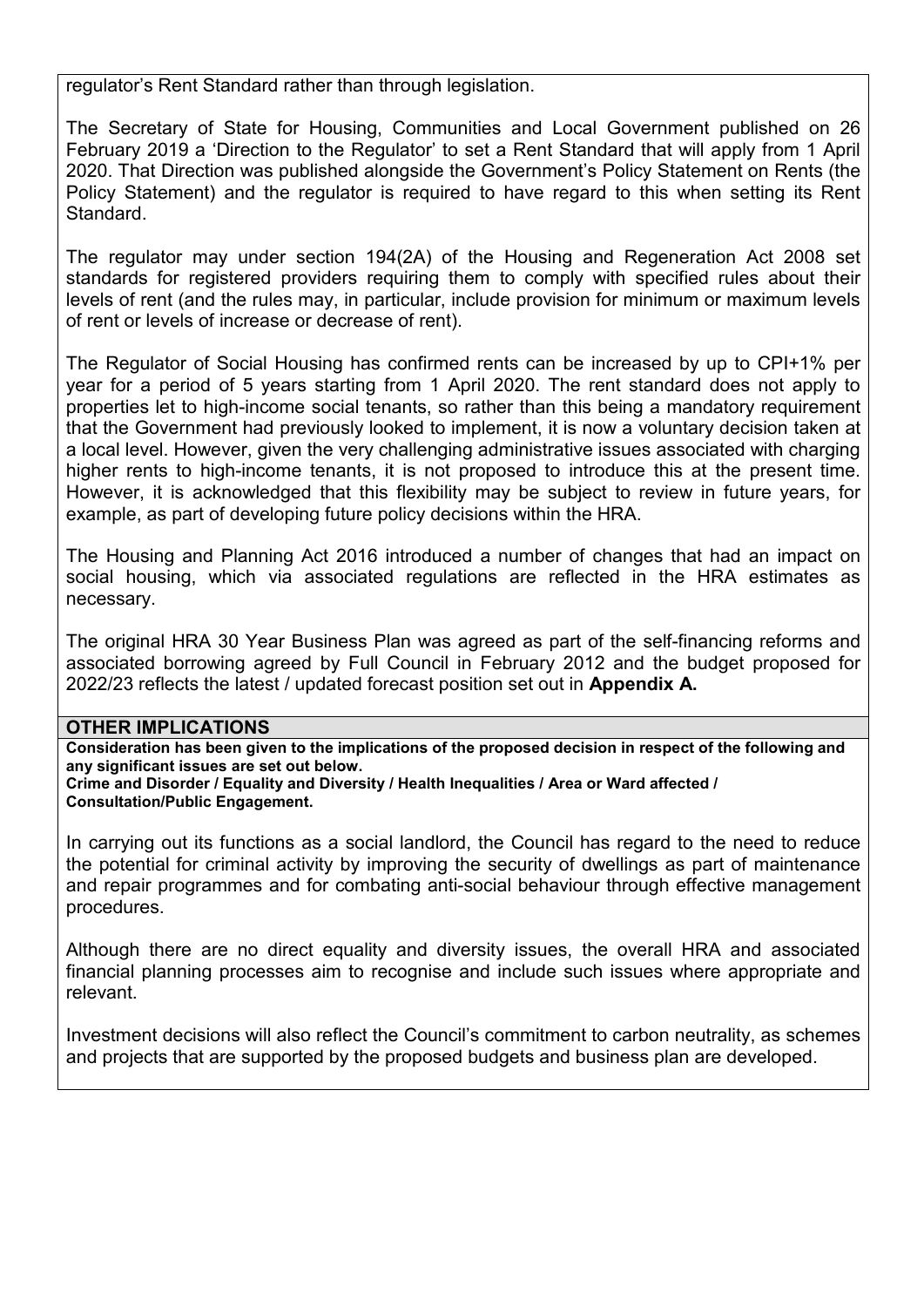# **PART 3 – SUPPORTING INFORMATION**

# **LATEST HRA BUSINESS PLAN AND BUDGET PROPOSALS 2022/23**

On 17 December 2021, Cabinet considered the Housing Revenue Account Business Plan and Budget Proposals 2022/23 for consultation with the Resources and Services Overview and Scrutiny Committee. The report set out an estimated surplus of **£0.143m** in 2022/23, which was proposed to be contributed to the HRA Capital Programme.

The development of the forecast / budget has continued since Cabinet's meeting on 17 December 2021, to reflect the most up to date information.

The above position has subsequently been revised to a surplus of **£0.333m**, an increase of **£0.190m** compared with the surplus of **£0.143m** reported in December.

**Appendix A** sets out the revised figures for 2022/23 within a revised Business Plan (excludes later years of the plan), with the last column within that appendix highlighting the changes since December. Apart from some relatively minor changes against maintenance and management lines of the forecast that reflect the most up to date information, the major change required relates to recharges from the General Fund. The recharges included in this latest forecast reflect the accounting treatment of pension costs.

All other figures reported to Cabinet in December and considered by the Resources and Services Overview and Scrutiny Committee remain unchanged with some key headlines as follows:

- Rents are proposed to be increased by 4.1% (CPI + 1%) resulting in an average weekly rent of **£87.55** in 2022/23.
- **£6.997m** is included within the forecast that relates to the major refurbishment and repairs to the housing stock along with supporting the delivery of new homes.
- Current estimates put the total HRA reserves at **£8.992m** by the end of 2022/23, with the general balances element within this amount being **£4.325m**.
- With forecast repayments of principal of **£1.427m** in 2021/22, the level of HRA debt at the end of 2021/22 is forecast to be **£35.350m.**

As set out in the report to Cabinet in December, one area that is important to note as it may have a bearing on the overall financial position of the HRA in future years, is the possible responses required from Hackett review along with changes that are likely to emerge from the upcoming review into the 'decent homes standard'. The cost of a stock condition survey is included in the 2022/23 budget to inform the necessary investment across the later years of the current business plan. This issue will be kept under review, but it is recognised that there is a need to balance the maintenance of the existing stock with the affordability, scale and speed of investing in housebuilding / acquisitions.

The business plan will be updated during 2022/23 to reflect the required adjustments to the forecast, which will be required before any major investment in housebuilding or acquisitions is undertaken given the potential financial risks to the long term sustainability of the HRA.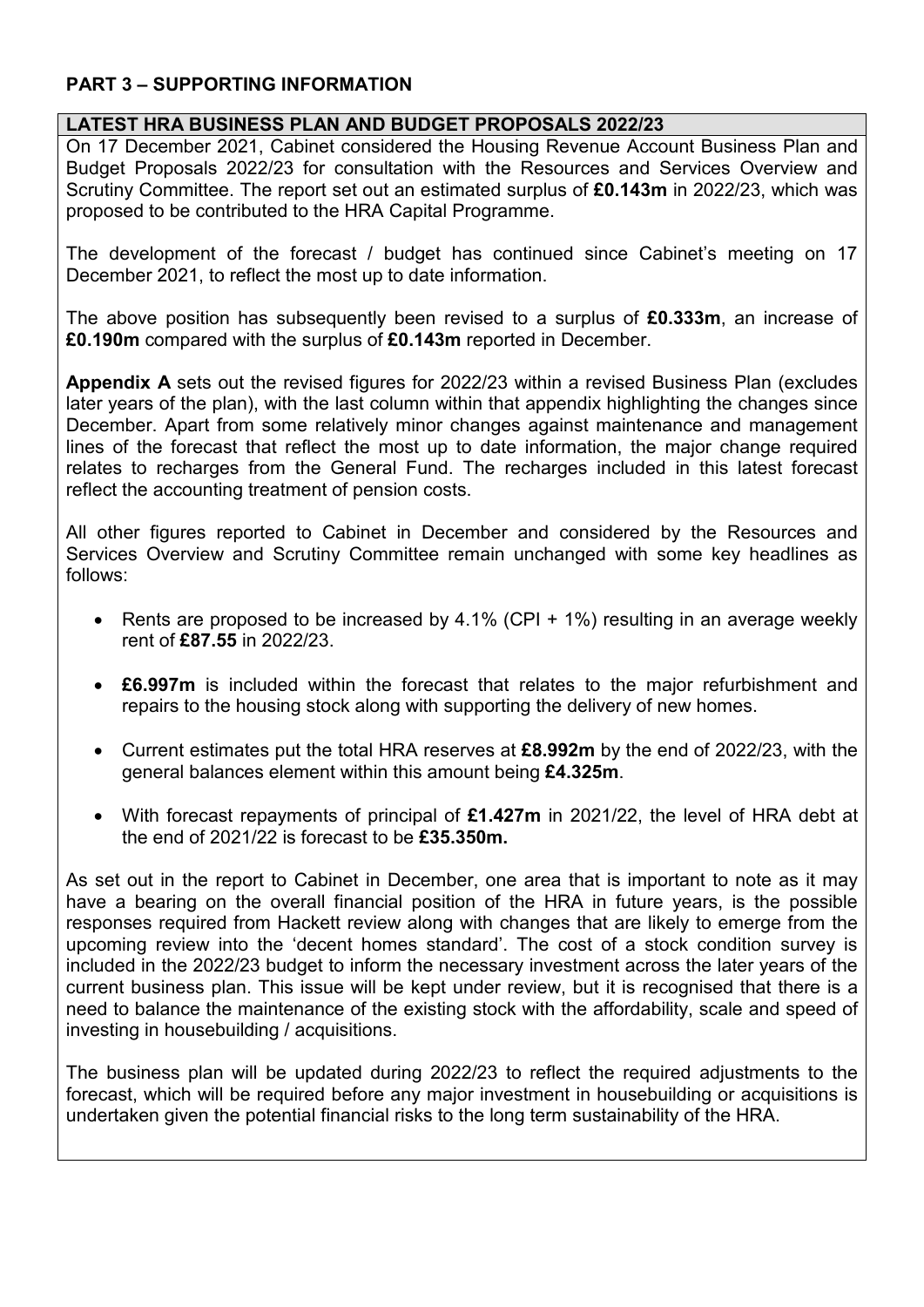#### **BUDGET SUMMARIES**

Based on all of the adjustments set out elsewhere in this report, the proposed HRA budget for 2022/2023 is summarised below.

# **HRA Revenue Budget**

*Table 1* 

|                                                            | 2021/22<br>Original<br><b>Budget</b><br>£m | 2022/23<br>Original<br><b>Budget</b><br>£m |
|------------------------------------------------------------|--------------------------------------------|--------------------------------------------|
| <b>Direct Expenditure</b>                                  | 6.572                                      | 7.072                                      |
| <b>Direct Income</b>                                       | (13.690)                                   | (14.312)                                   |
| Indirect Income / Expenditure<br>including Financing Costs | 7.140                                      | 7.240                                      |
| <b>NET (SURPLUS) / DEFICIT</b>                             | 0.022                                      | 0                                          |
| <b>Contribution to / (from) Reserves</b>                   | (0.022)                                    | n                                          |
| <b>Contribution to the Capital</b><br>Programme            | 0.281                                      | 0.614                                      |

# **HRA Capital Programme**

|                                    | 2022/23<br>Original<br><b>Budget</b> |
|------------------------------------|--------------------------------------|
|                                    | £m                                   |
| <b>EXPENDITURE</b>                 | 3.790                                |
| <b>FINANCING</b>                   |                                      |
| <b>Major Repairs Reserve</b>       | 3.176                                |
| <b>Direct Revenue Contribution</b> | 0.614                                |
| <b>Total Financing</b>             | 3.790                                |

Although the redevelopment of the Honeycroft, Lawford site was agreed by the Leader in 2021, it has not yet been included within the capital programme figures above. However, depending upon the final development design and density, build costs are estimated to be in the region of **£4.000m.**

Within the report agreed by the Leader referred to above, it was confirmed that a further report would be presented to Cabinet once a tender exercise had been undertaken for the design and build of the scheme. It was also stated that this same report would set out the funding required for the development and seek approval for prudential borrowing within the HRA. **£0.281m** remains set aside within the HRA on an on-going basis that can be used to support the borrowing costs that are likely to be required to meet the cost of the redevelopment of Honeycroft. It is anticipated that borrowing / capital investment costs can be reduced by seeking grant from Homes England through the Affordable Homes Programme and officers are still exploring this option to establish the level of grant subsidy that the Council may be able to access.